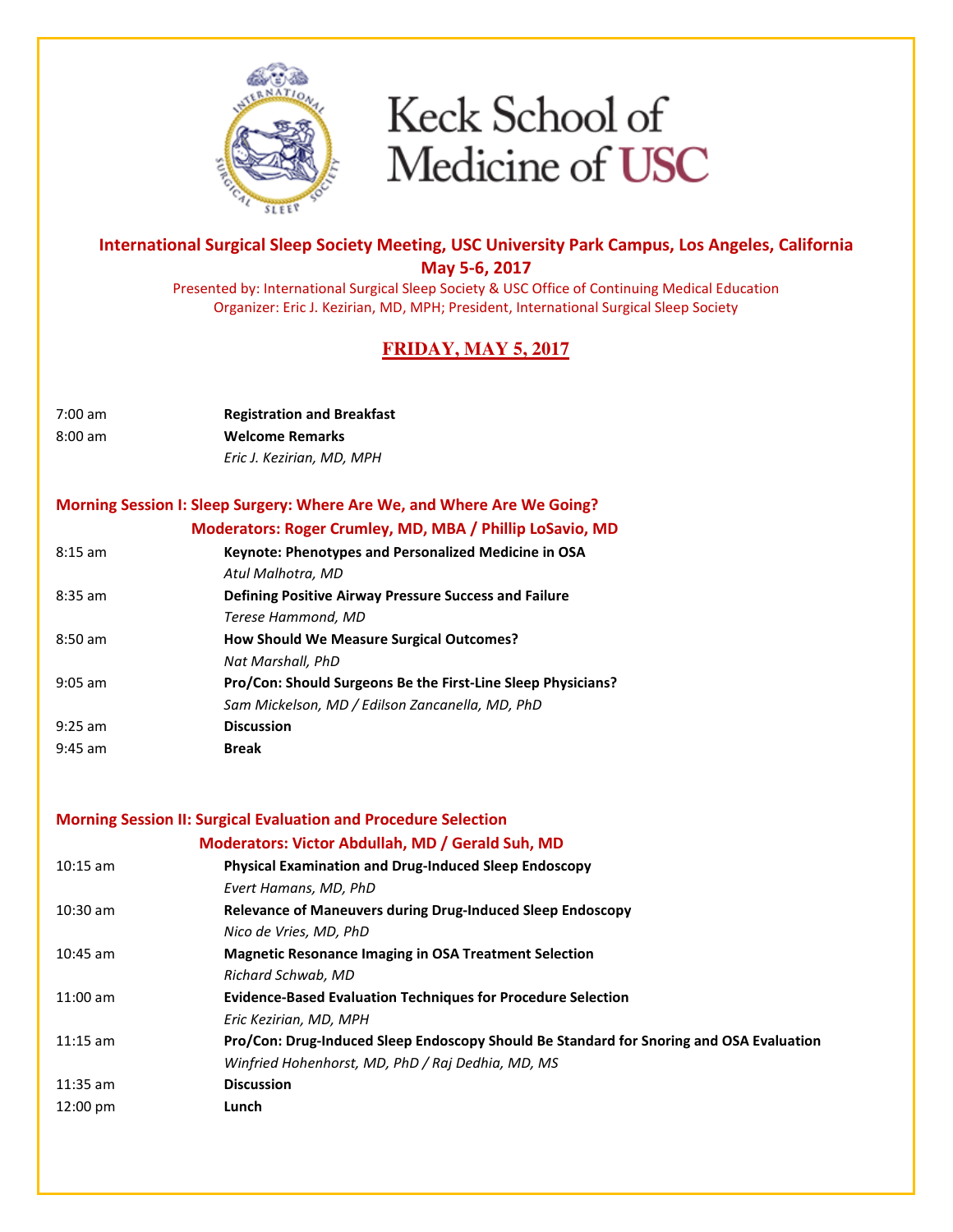

### International Surgical Sleep Society Meeting, USC University Park Campus, Los Angeles, California May 5-6, 2017

Presented by: International Surgical Sleep Society & USC Office of Continuing Medical Education Organizer: Eric J. Kezirian, MD, MPH; President, International Surgical Sleep Society

### Afternoon Session I: Palate Surgery

|                   | Moderators: Oleg Froymovich, MD / Mas Takashima, MD          |
|-------------------|--------------------------------------------------------------|
| $1:30 \text{ pm}$ | Uvulopalatopharyngoplasty                                    |
|                   | Danielle Friberg, MD, PhD                                    |
| $1:40$ pm         | <b>Australian Modified UPPP</b>                              |
|                   | Stuart MacKay, MD                                            |
| $1:50$ pm         | <b>Relocation Pharyngoplasty and Suspension Palatoplasty</b> |
|                   | Hsueh-Yu Li, MD                                              |
| $2:00$ pm         | <b>Expansion Sphincter Pharyngoplasty</b>                    |
|                   | Kenny Pang, MD                                               |
| $2:10 \text{ pm}$ | Lateral Pharyngoplasty                                       |
|                   | Michel Cahali, MD, PhD                                       |
| $2:20$ pm         | Z-Palatoplasty                                               |
|                   | Michael Friedman, MD                                         |
| $2:30$ pm         | <b>Palatal Advancement Pharyngoplasty</b>                    |
|                   | B. Tucker Woodson, MD                                        |
| $2:40 \text{ pm}$ | <b>Discussion</b>                                            |
| $3:15$ pm         | <b>Break</b>                                                 |
|                   |                                                              |

### Afternoon Session II: Hypopharyngeal Surgery

|                   | Moderators: Mark D'Agostino, MD / Erica Thaler, MD                                      |
|-------------------|-----------------------------------------------------------------------------------------|
| $3:45$ pm         | <b>Tongue Radiofrequency and Genioglossus Advancement</b>                               |
|                   | Sung Wan Kim, MD, PhD                                                                   |
| $4:00 \text{ pm}$ | <b>Tongue Resection Procedures</b>                                                      |
|                   | <b>Richard Lewis, MD</b>                                                                |
| $4:15$ pm         | <b>Transoral Robotic Surgery (TORS)</b>                                                 |
|                   | Claudio Vicini, MD                                                                      |
| $4:30 \text{ pm}$ | <b>Upper Airway Stimulation (Inspire)</b>                                               |
|                   | Ryan Soose, MD                                                                          |
| 4:45 pm           | Pro/Con: Tongue Resection Procedures (including TORS) vs. Hypoglossal Nerve Stimulation |
|                   | Paul Hoff, MD / Clemens Heiser, MD                                                      |
| $5:05$ pm         | <b>Discussion</b>                                                                       |
|                   |                                                                                         |
| $5:30$ pm         | Adjourn                                                                                 |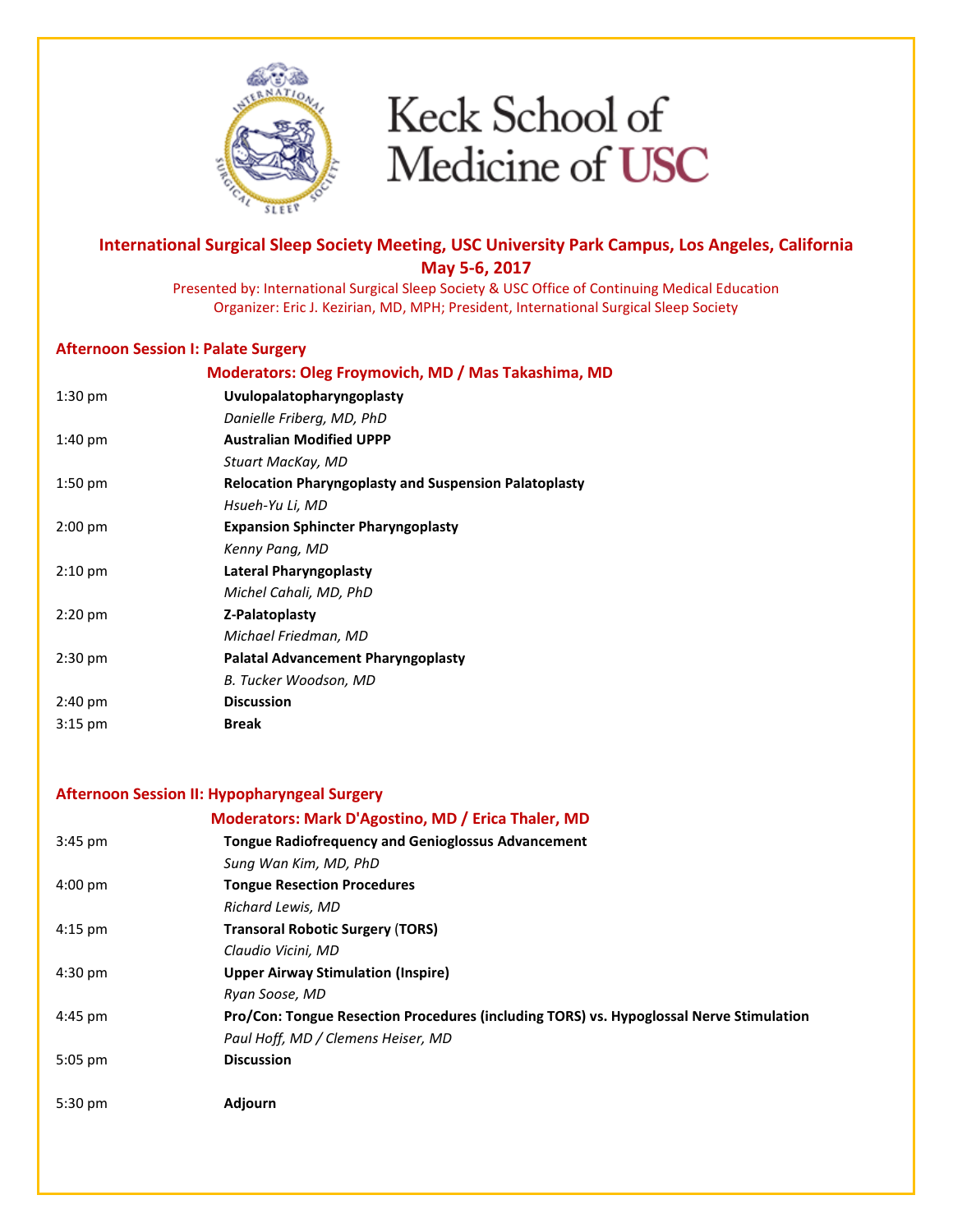

### International Surgical Sleep Society Meeting, USC University Park Campus, Los Angeles, California May 5-6, 2017

Presented by: International Surgical Sleep Society & USC Office of Continuing Medical Education Organizer: Eric J. Kezirian, MD, MPH; President, International Surgical Sleep Society

### SATURDAY, MAY 6, 2017—CONCURRENT SESSIONS ALL DAY

#### Morning Session I: Nasal Surgery and Perioperative Complications in Adults (Main Auditorium)

### Moderators: Julia Crawford, MD / Ottavio Piccin, MD

| $7:30$ am         | <b>Breakfast</b>                                                         |
|-------------------|--------------------------------------------------------------------------|
| $8:00 \text{ am}$ | Tongue Stabilization, Hyoid Suspension, and Partial Epiglottis Resection |
|                   | Andrew Goldberg, MD, MSCE                                                |
| $8:15$ am         | Does Nasal Surgery Improve OSA?                                          |
|                   | Thomas Verse, MD                                                         |
| $8:30$ am         | Nasal Surgery, PAP, and Oral Appliances in OSA                           |
|                   | Edward Weaver, MD, MPH                                                   |
| $8:45$ am         | <b>Sinus Disease and Sleep Disturbance</b>                               |
|                   | Brian Rotenberg, MD, MPH                                                 |
| $9:00$ am         | <b>Pro/Con: Sleep Surgery Is Safe as Outpatient Surgery</b>              |
|                   | Hsin-Ching Lin, MD / Andrea Lewis, MD                                    |
| $9:20$ am         | <b>Discussion</b>                                                        |
| $9:45$ am         | <b>Break</b>                                                             |

#### Morning Session I: Pediatrics 1—Role of Adenotonsillectomy (Second Auditorium)

|                   | Moderators: Megan Durr, MD / Christian Hochstim, MD, PhD                    |
|-------------------|-----------------------------------------------------------------------------|
| $7:30 \text{ am}$ | <b>Breakfast</b>                                                            |
| $8:00$ am         | Polysomnography in Pediatric OSA. When and Why?                             |
|                   | Gillian Nixon, MBChB, MD                                                    |
| $8:15$ am         | <b>Pediatric OSA and Cardiovascular Disease</b>                             |
|                   | Heather Nardone, MD                                                         |
| $8:30$ am         | <b>Outcomes of Adenotonsillectomy in Pediatric OSA</b>                      |
|                   | Ron Mitchell, MD                                                            |
| $8:45$ am         | Postoperative Care -- Inpatient vs. Outpatient                              |
|                   | Cristina Baldassari, MD                                                     |
| $9:00$ am         | Pro/Con: Tonsillectomy Should Be Performed for Snoring Children without OSA |
|                   | Robert Black, MD / Derek Lam, MD, MPH                                       |
| $9:20$ am         | <b>Discussion</b>                                                           |
| $9:45$ am         | <b>Break</b>                                                                |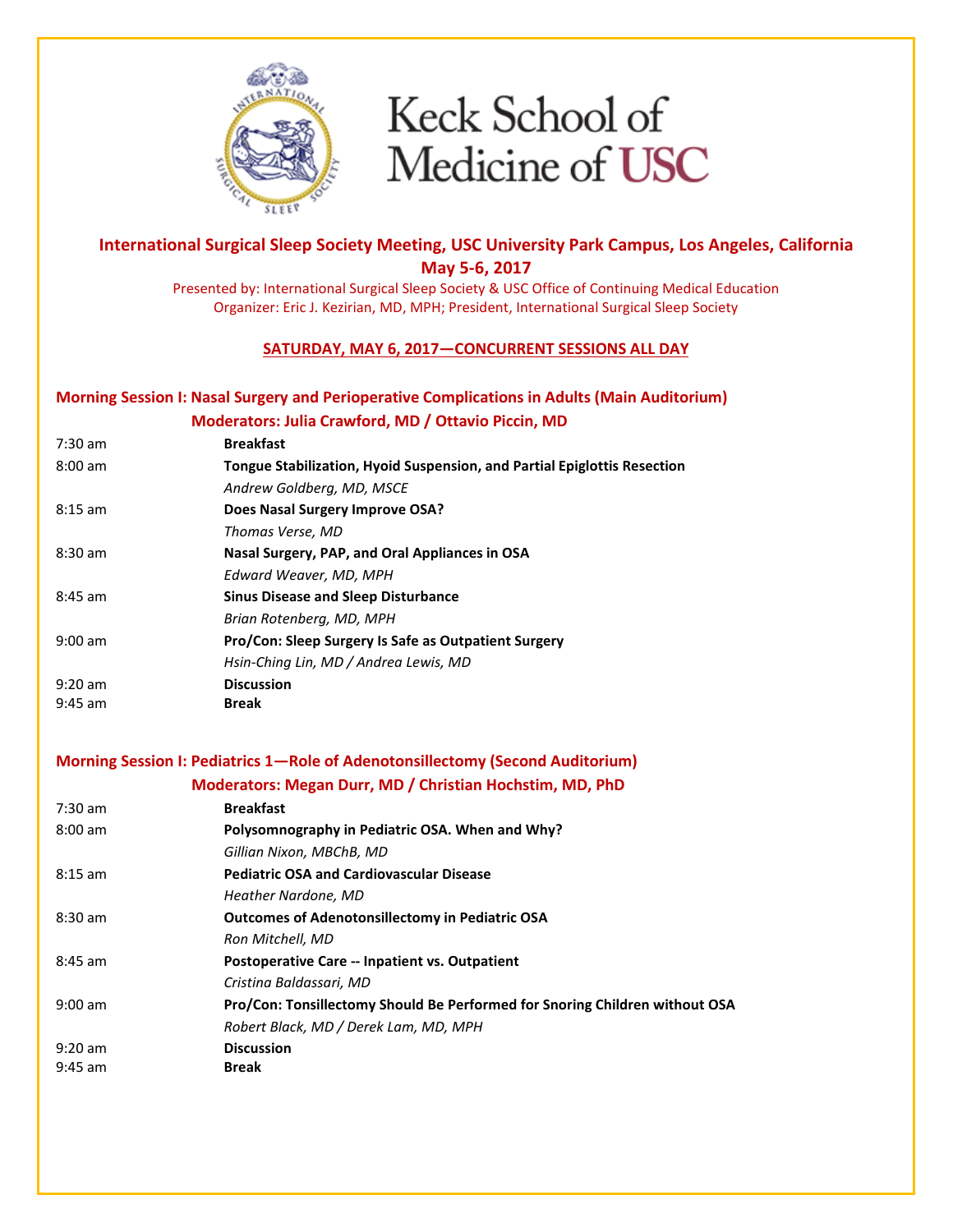

### International Surgical Sleep Society Meeting, USC University Park Campus, Los Angeles, California May 5-6, 2017

Presented by: International Surgical Sleep Society & USC Office of Continuing Medical Education Organizer: Eric J. Kezirian, MD, MPH; President, International Surgical Sleep Society

#### Morning Session II: Snoring (Main Auditorium)

| Moderators: Vikas Agrawal, MD / Maria Suurna, MD      |
|-------------------------------------------------------|
| Are There Health Consequences of Snoring without OSA? |
| Kathleen Yaremchuk. MD                                |
| <b>Snoring Evaluation and Procedure Selection</b>     |
| Marc Blumen, MD, PhD                                  |
| <b>Pillar Implants</b>                                |
| M. Boyd Gillespie, MD, MSc                            |
| <b>Palate Radiofrequency</b>                          |
| Bhik Kotecha, MD                                      |
| <b>Suture Techniques</b>                              |
| Andrea De Vito, MD, PhD                               |
| <b>Discussion</b>                                     |
| Lunch                                                 |
|                                                       |

|            | Morning Session II: Pediatrics 2—Nonsurgical Treatment and Persistent OSA after T&A (Second Auditorium) |
|------------|---------------------------------------------------------------------------------------------------------|
|            | Moderators: Javan Nation, MD / Julie Strychowsky, MD                                                    |
| $10:15$ am | <b>Impact of Obesity on Surgery for Pediatric OSA</b>                                                   |
|            | Evan Propst, MD, MSc                                                                                    |
| $10:30$ am | <b>Nonsurgical Treatment in Pediatric OSA</b>                                                           |
|            | Rakesh Bhattachariee, MD                                                                                |
| $10:45$ am | <b>Evaluation of Persistent OSA in Children: Cine MRI and DISE</b>                                      |
|            | Sally Shott, MD                                                                                         |
| $11:00$ am | <b>Surgery for Persistent OSA in Children</b>                                                           |
|            | Stacey Ishman, MD, MPH                                                                                  |
| $11:15$ am | Pro/Con: DISE Should Be Performed Prior to Tonsillectomy/Adenotonsillectomy                             |
|            | An Boudewyns, MD, PhD / Norman Friedman, MD                                                             |
| $11:35$ am | <b>Discussion</b>                                                                                       |

12:00 Lunch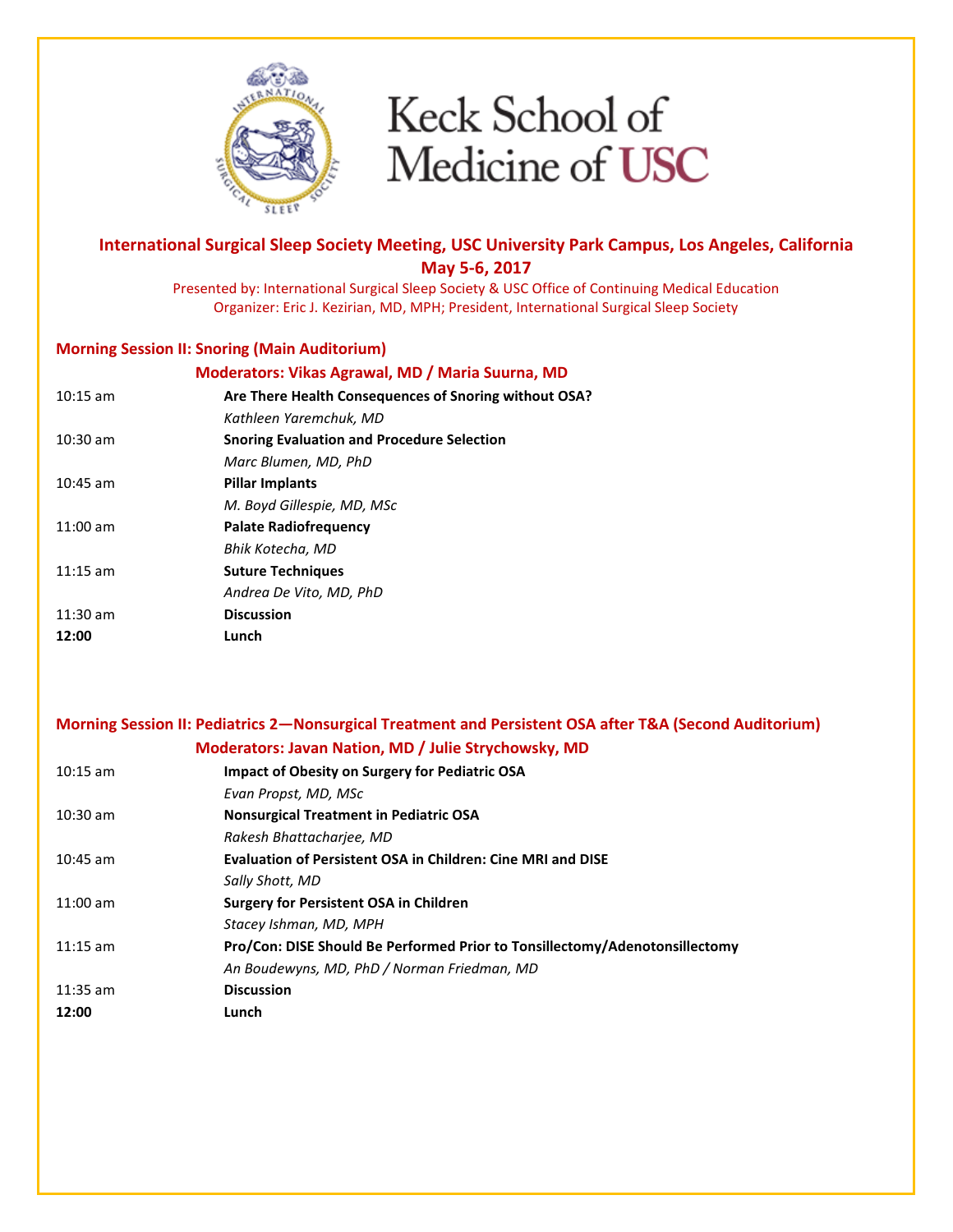

### International Surgical Sleep Society Meeting, USC University Park Campus, Los Angeles, California May 5-6, 2017

Presented by: International Surgical Sleep Society & USC Office of Continuing Medical Education Organizer: Eric J. Kezirian, MD, MPH; President, International Surgical Sleep Society

#### Afternoon Session I: Novel Therapies (Main Auditorium)

| Moderators: Boris Chernobilsky, MD / Alan Kominsky, MD                                 |
|----------------------------------------------------------------------------------------|
| <b>Positional Therapy</b>                                                              |
| Madeline Ravesloot, MD, PhD                                                            |
| Medications, Oropharyngeal Exercises, Oral Pressure Therapy (Winx), and EPAP (Provent) |
| David Kent, MD                                                                         |
| <b>Smartphone Apps and Wearables</b>                                                   |
| Robson Capasso, MD                                                                     |
| <b>Tongue Implants</b>                                                                 |
| Vaclav Pavelec, MD, PhD                                                                |
| Targeted Hypoglossal Neurostimulation (ImThera)                                        |
| Ofer Jacobowitz, MD, PhD                                                               |
| <b>Discussion</b>                                                                      |
| <b>Break</b>                                                                           |
|                                                                                        |

### Afternoon Session I: Oral appliances and Maxillofacial Surgery (Second Auditorium)

|                   | Moderators: Eric Thuler, MD / Stacey Quo, DDS, MS            |
|-------------------|--------------------------------------------------------------|
| $1:30$ pm         | <b>Oral Appliances and Surgeon-Dentist Collaboration</b>     |
|                   | Michael Simmons, DMD, MSc                                    |
| $1:45$ pm         | <b>Oral Appliances vs. Positive Airway Pressure</b>          |
|                   | Tod Huntley, MD                                              |
| $2:00$ pm         | <b>Predicting Oral Appliance Treatment Outcomes</b>          |
|                   | Olivier Vanderveken, MD, PhD                                 |
| $2:15$ pm         | <b>Maxillary Expansion</b>                                   |
|                   | Stacey Quo, DDS, MS                                          |
| $2:25$ pm         | <b>Maxillomandibular Advancement</b>                         |
|                   | Mark Urata, MD, DDS                                          |
| $2:40 \text{ pm}$ | Pro/Con: MMA Should Be First-Line Surgical Treatment for OSA |
|                   | Stanley Liu, MD, DDS / Jose Barrera, MD                      |
| $3:00$ pm         | <b>Discussion</b>                                            |
| $3:15$ pm         | <b>Break</b>                                                 |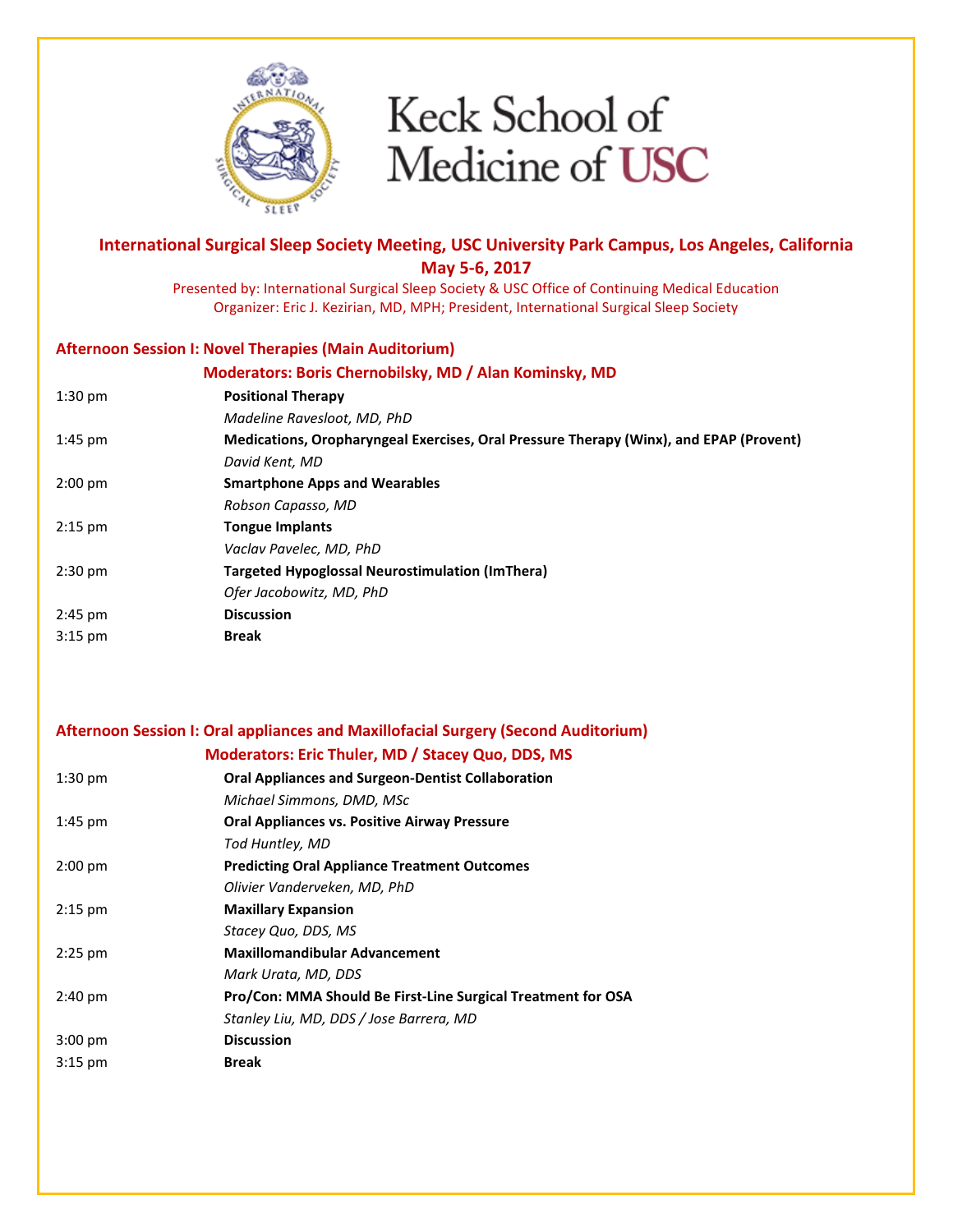![](_page_5_Picture_0.jpeg)

## International Surgical Sleep Society Meeting, USC University Park Campus, Los Angeles, California May 5-6, 2017 Presented by: International Surgical Sleep Society & USC Office of Continuing Medical Education Organizer: Eric J. Kezirian, MD, MPH; President, International Surgical Sleep Society Afternoon Session II: Difficult Cases (Main Auditorium) Moderators: Maurits Boon, MD / Martin Hopp, MD, PhD 3:45 pm Mustafa Gerek, MD Rodolfo Lugo-Saldana, MD Shintaro Chiba, MD Denilson Fomin, MD Srinivas Kishore Sistla, MD Yassin Bahgat, MD Johan Valderrama, MD, MBA 5:30 pm Adjourn Afternoon Session II: Research Oral Presentations (Second Auditorium) Moderators: Jennifer Hsia, MD / Chae-Seo Rhee, MD, PhD 3:40 pm Drug-induced sleep endoscopy and surgical outcomes: an international, multicenter cohort study Katherine Green, MD, MS 3:50 pm Drug-induced sleep endoscopy with online polygraphic cardiorespiratory monitoring in OSAS patients: technique and preliminary analysis Ricardo Gobbi, MD 4:00 pm Impact of adenotonsillectomy on attention deficit hyperactivity disorder pharmacotherapy in children with adenotonsillar hypertrophy Leh-Kiong Huon, MD 4:10 pm Adjustable tongue suspension combined with uvulopalatopharyngoplasty for treatment of severe obstructive sleep apnea/hypopnea syndrome Xiangmin Zhang, MD 4:20 pm Development of a novel surgical approach to the base of tongue to treat obstructive sleep apnea Sang-Wook Kim, MD 4:35 pm Upper airway stimulation can successfully treat obstructive sleep apnea in patients with a BMI greater than 32 Colin Huntley, MD 4:45 pm Hardware removal after maxillary mandibular advancement for obstructive sleep apnea Michael Awad, MD 4:55 pm Restricted tongue mobility and ankyloglossia are associated with maxillary hypoplasia and soft palate elongation Soroush Zaghi, MD 5:05 pm Cost of treating and not treating sleep disordered breathing: do we have enough evidence? Ewa Olszewska, MD, PhD 5:15 pm Publication trends in obstructive sleep apnea: evidence of need for more evidence Rakhna Araslanova, MD 5:30 pm Adjourn